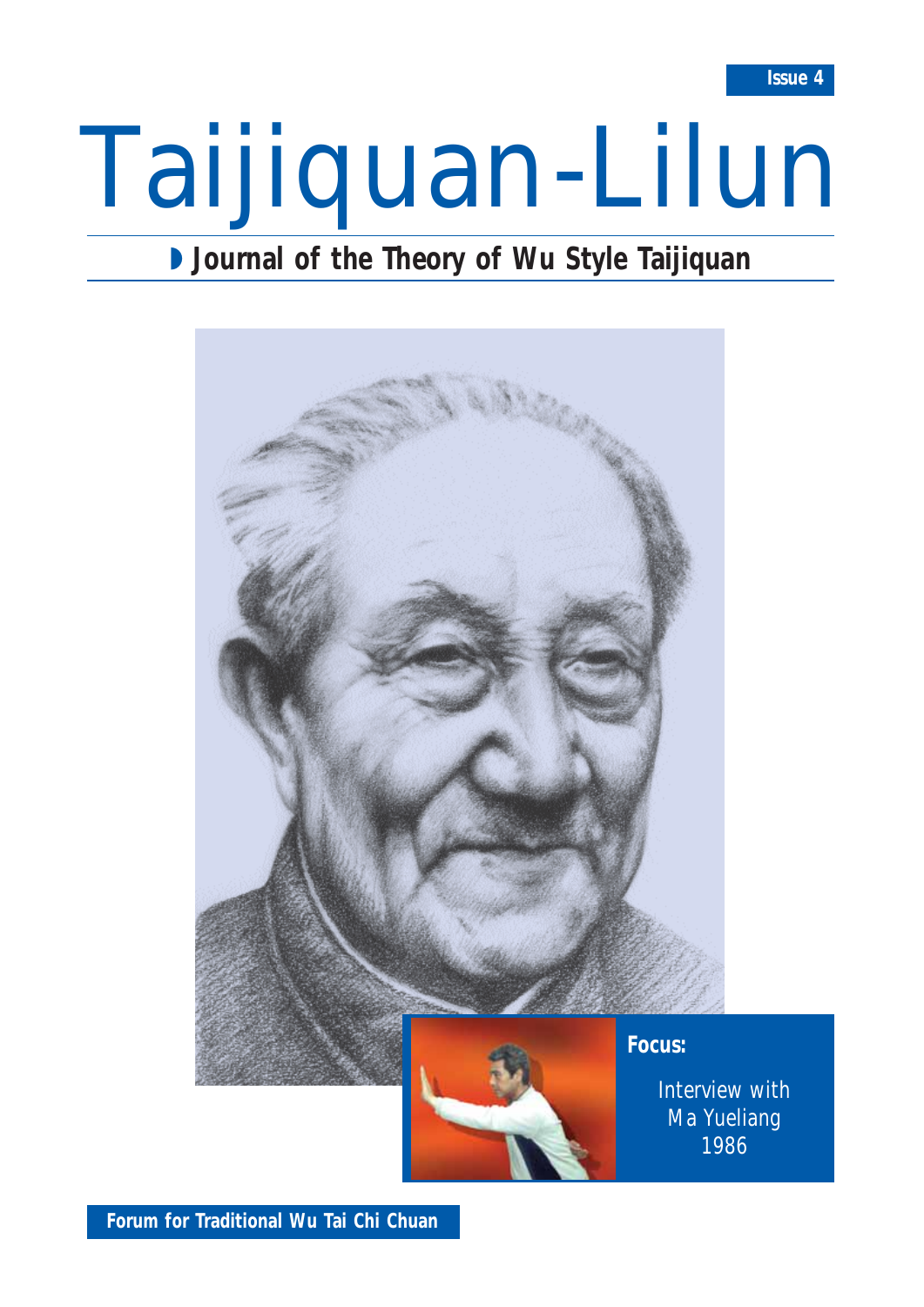## *For Monika Ozdarska*

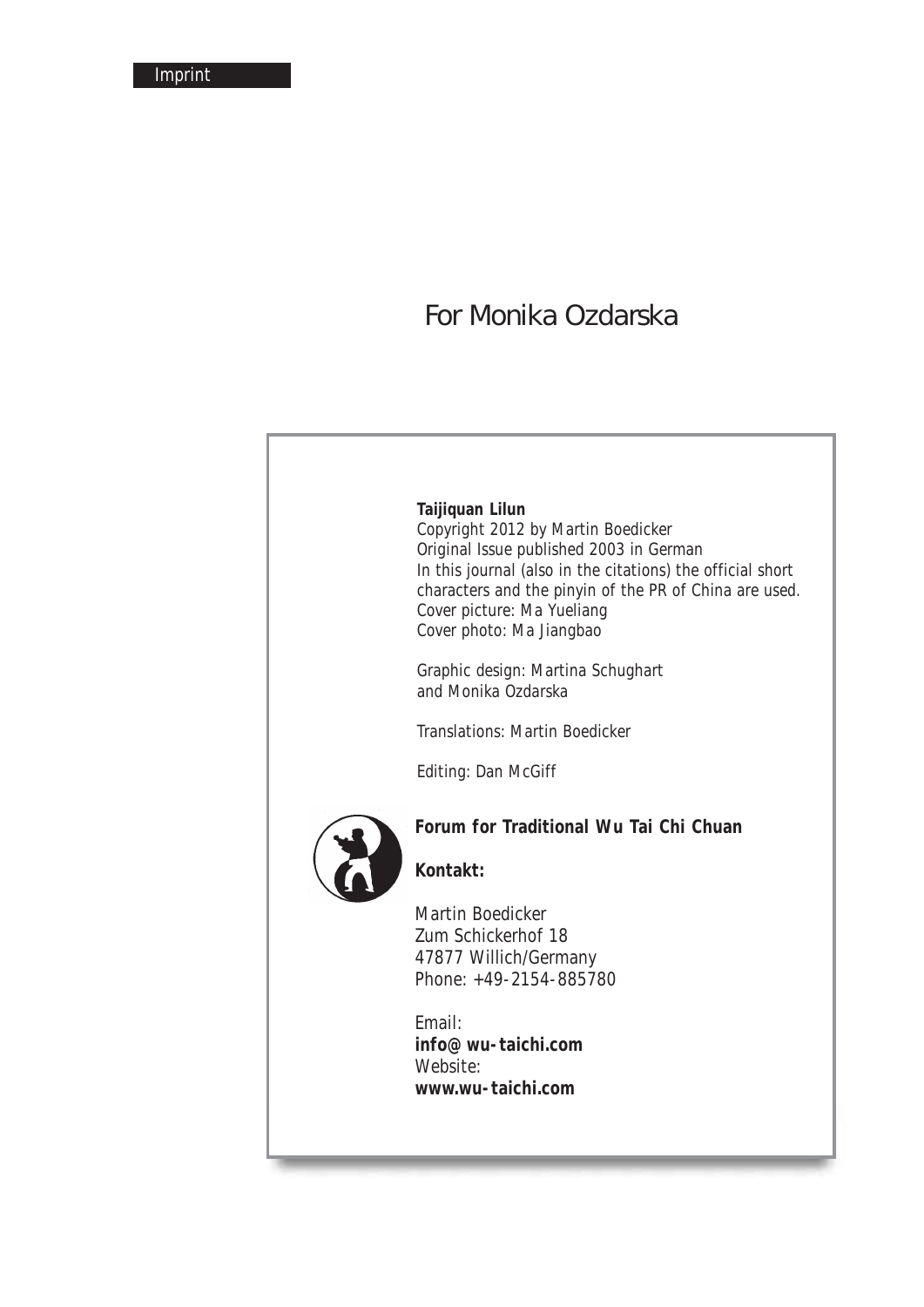| Imprint                                                                                     |  |
|---------------------------------------------------------------------------------------------|--|
| Contents                                                                                    |  |
| Classics:<br>Mental Elucidation<br>of the 13 Basic Movements                                |  |
| Texts from Shanghai:<br>Learning from Experience:<br>Relaxation (song) and Lightness (qing) |  |
| Focus:<br>Interview with Ma Yueliang                                                        |  |
| Advertisement:<br>The Philosphy of Tai Chi Chuan                                            |  |
| Texts from Shanghai:<br>How did Taijiquan get it's name?                                    |  |
| Shisanshi:<br>The Hand Technique lie                                                        |  |
| Classics:<br>The Explanation of the Correct Practice<br>of Taijiquan (Taiji zhenggong jie)  |  |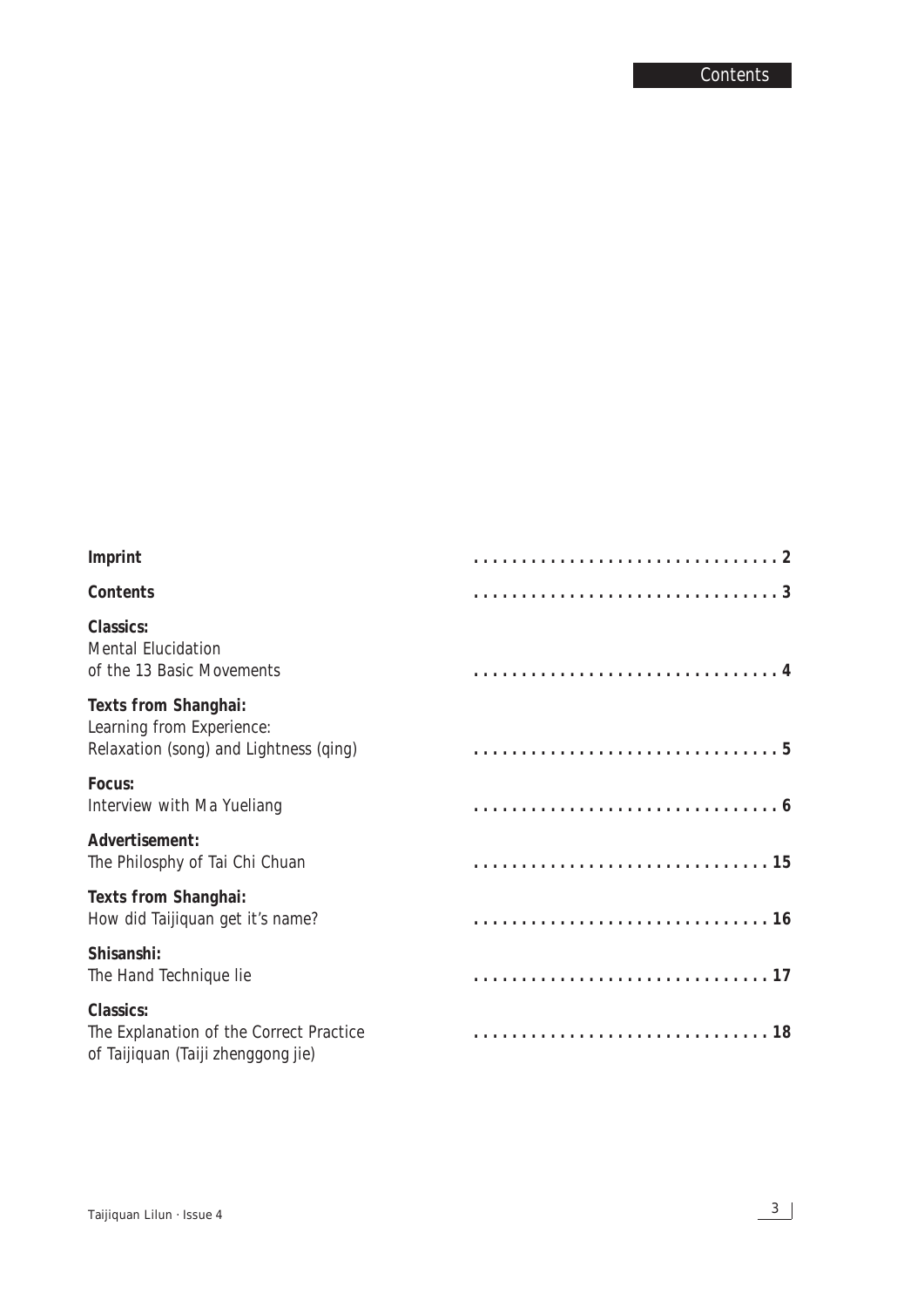# Mental Elucidation of the 13 Basic Movements *(Shisanshi xinggongxinjie)*

The heart-mind (*xin*) moves the *qi*. Let the *qi* sink. Then it gathers in the bones. The *qi* moves the body. Let the body follow. Then it can obey the heart-mind. When the vital force (*jingshen*) rises, one is free of worries about dullness and heaviness. This is called: The head is suspended from the crown of the head. If the intention (*yi*) and the *qi* change agilely (*ling*), one gains roundness. This is



*Kit Gerould, Dan McGiff, John Doran*

also called: the change of full and empty. When one issues *jin*-power (*fajin*), one must sink and relax and concentrate in one direction. When standing upright, the body is still and relaxed and supports the eight directions. Let the *qi* move as though through a pearl with nine bends. Even the smallest point is penetrated.

Apply the *jin*-power so hard and unbreakable like a hundred times tempered steel. One's form is like a hawk seizing a rabbit. One's spirit (*shen*) is like a cat catching a mouse. Be still like a mountain, move like a great river.

Store *jin*-power (*xujin*) as drawing a bow, issue *jin*-power, as shooting an arrow. Find the straight within the curve. Store up, then issue. The strength is issued through the spine. The steps follow the changes of the body.

Receiving is at the same time releasing. Interrupted and yet connected. In going to and fro

there must be folding. In advancing and retreating there must be changes. Extreme softness leads to extreme hardness. When one breathes properly, one becomes agile. When the *qi* is truly cultivated, there will be no harm. When the *jin*-power is stored in the curved, there will be a surplus. The heart-mind is the commander, the *qi* is the flag and the waist (*yao*) is the banner. First seek the open and expand, after-

wards seek the compact and the gathered, then you will reach a high level of refinement.

It is also said: First in the heart-mind, then in the body. The abdomen is completely relaxed. The *qi* is gathering and penetrates into the bones. The spirit is still and the body is calm. Keep this in your heart-mind.

And always remember: If something is moving, there is nothing that does not move. If something is still, there is nothing that is not still. In leading the movements to and fro, the *qi* sticks at the back and is gathered in the spine. Inwardly make the vital force firm, outwardly show stillness! Step, like a cat walking! Move the *jin*-power like drawing silk! Your intention relies on the vital force, not on the *qi*. If it relies on the *qi*, it would develop stagnation. If one has *qi*, one does not need physical strength (*li*). If one has no *qi*, one uses only pure hardness. The *qi* is like a cart's wheel and the waist is like the wheel's axle.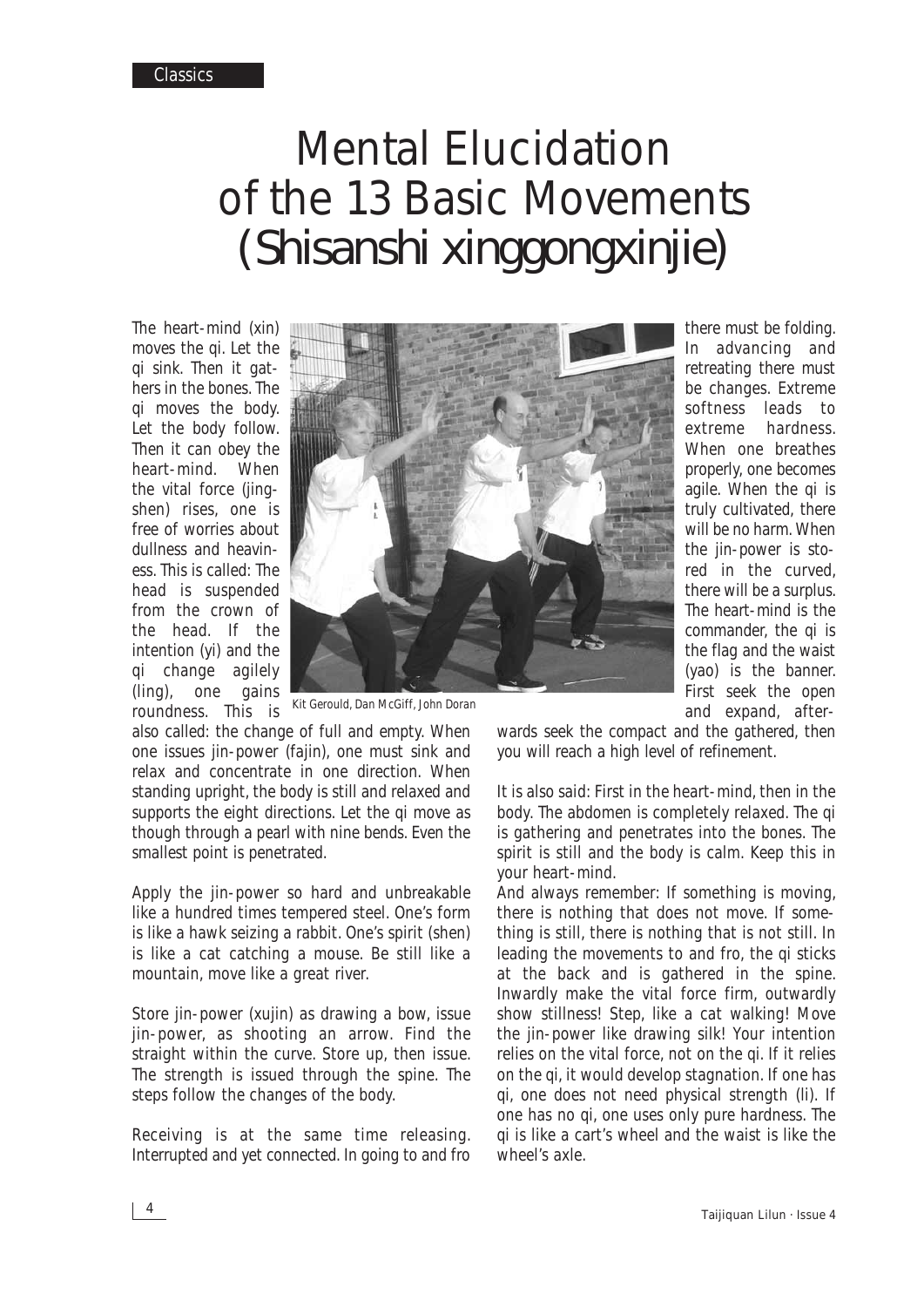## Relaxation *(song)* and Lightness *(qing)* **By Wang Pinzheng**

**From the club magazine No. 2, p. 8 of the Jianquan Taijiquan Association in Shanghai, 30.4.1981**

One of the main goals when practicing Taijiquan is relaxation (*song*). In Pushhands relaxation is even more important. This is a fact that all know and it seems to be very easy to reach. In fact, it is not so: Although it is known that beginners do not relax easily, even a long-time friend of Taijiquan who gets involved with someone in a 'little fight' and is beaten by the other, will often hear: "You're not relaxed enough!"

You have to achieve relaxation in the entire body. Starting with lightness (*qing*) one can gradually achieve relaxation. When practicing the movements the following is important: The mouth is lightly closed. You breathe lightly through the nose. The teeth touch each other very lightly. The tip of the tongue supports very lightly the palate. You swallow the saliva very lightly. The head is erect, as if one carries a bowl and the apex is very lightly stretched. The eyes look without effort very lightly forward. For the outward movements of the hands lightness is needed, for the inward as well. In steps the leg is lifted only lightly and very lightly down again. The *Treatise on Taijiquan* (*Taijiquan lun*) states: "In every movement, the entire body should be light and agile (*ling*)." This is just what is written above. A picture of this is: "Step, like a cat walking".

In Pushhands: If the other attacks with force, one is in any case not allowed to resist with hard force. You must stick very lightly at the hands of other, follow his movements and guide them forward. Then suddenly one increases the power of the other following the motto: "If a movement is fast, I respond fast" and thus the force of the other will have no chance to reach you. Only if you have lightness, you can "know the

other". If you use hardness, you "let the other know" and you will be for sure beaten by him.

If lightness is achieved, relaxation develops. The Gongfu improves and the whole body becomes light. The 77-year-old teacher Wu Yinghua has while exercising delicate and graceful postures. The already 81 year old teacher Ma Yueliang swings easily a 3 meter long lance. This old couple, the lightness of their bodies resembles that of swallows. They walk like a breeze. These 70 and 80-years old, one can not really keep pace with them.

Of course, the lightness of which I spoke has the meaning of lightness of relaxation, softness and agility, but for sure not the meaning of taking things lightly. The meaning of taking things lightly is composed of two main elements: In the form one should not practice unconcentrated. In Pushhands you should not be careless or reckless.

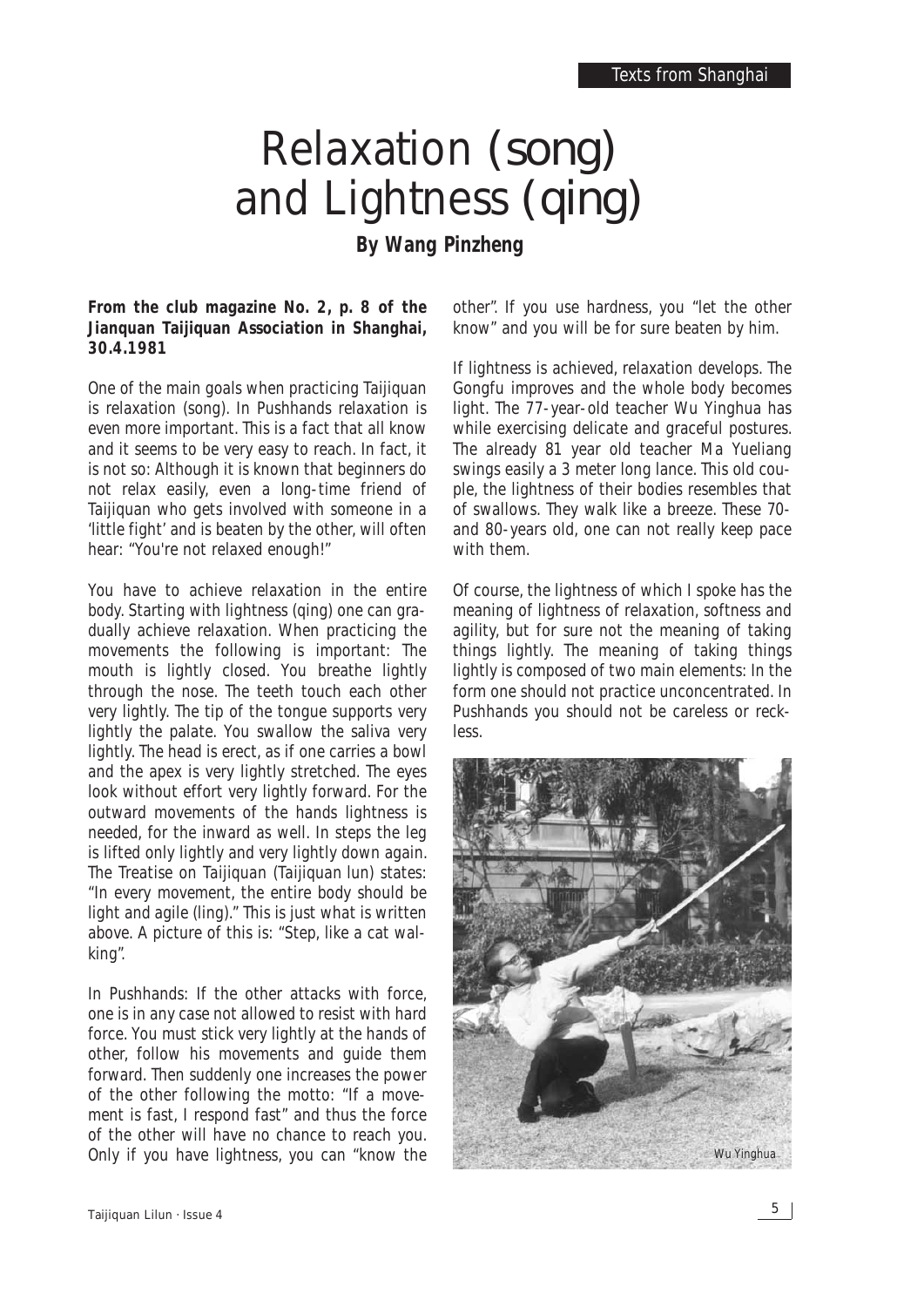## Interview with Ma Yueliang



**In 1986 Ma Yueliang and his son Ma Jiangbao came to Düsseldorf/Germany for the first time. The German magazine "Martial Arts" published an interview made with Ma Yueliang during this visit. The interview was published as following: "Tai Chi Chuan Wu-Stil: Ein großer alter Meister zu Besuch in Düsseldorf – Interview mit Ma Yueliang (Tai Chi Chuan Wu-style: A great old** **master visits Düsseldorf – Interview with Ma Yueliang)", Martial Arts – Magazin für Kampfkunst und Philosophie Nr. 8 (1986), page 2-9, MA-Verlag, Stelle-Wittenwurth. Thanks to the generous consent of MA-Verlags/Stelle-Wittenwurth and Helmut Barthel it is possible to publish the interview again here. Thanks again on behalf of all friends of Wu-style Taijiquan.**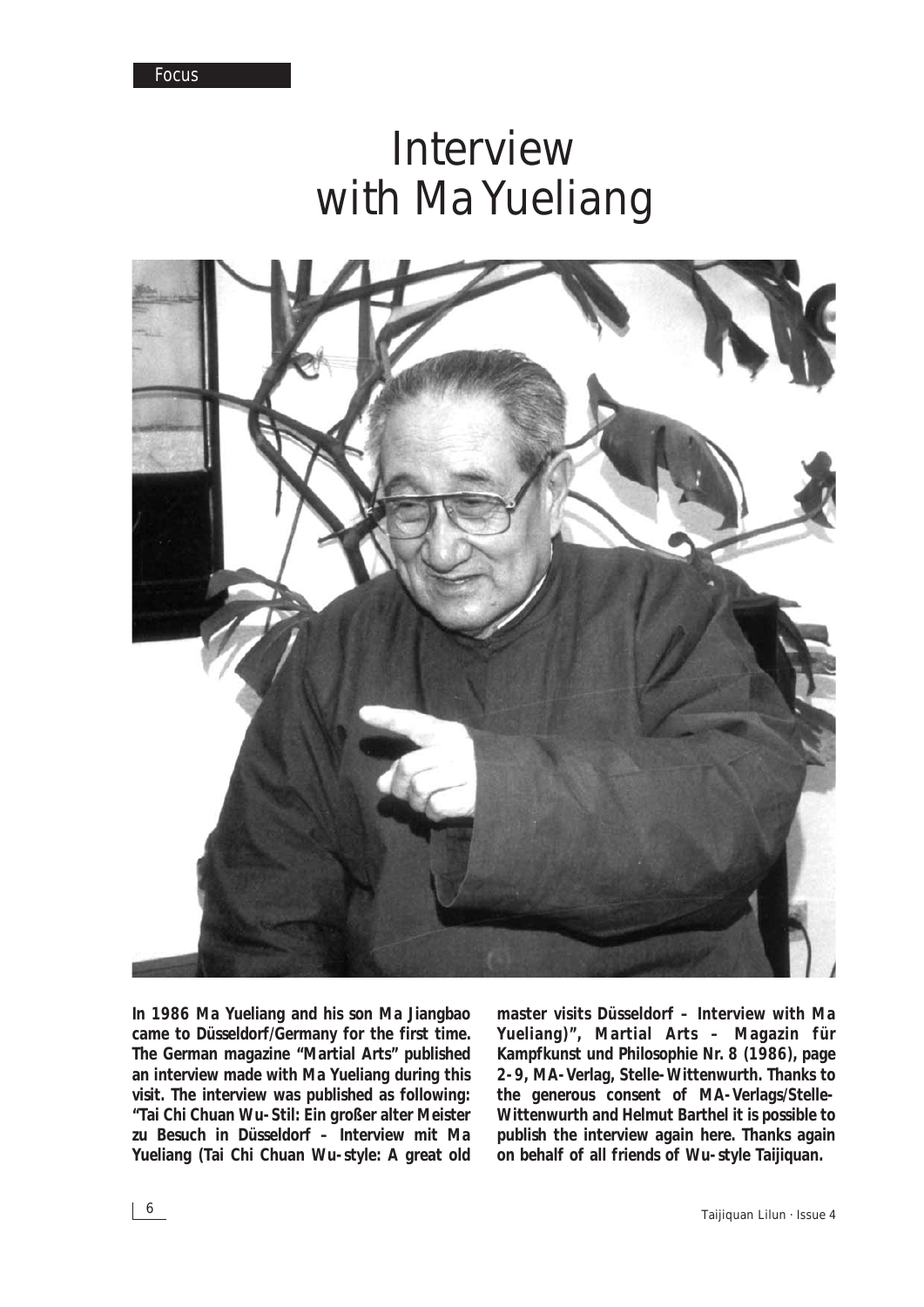*A great old master visits Düsseldorf. Ma Yueliang – the oldest representative of this style for the first time in Germany. It was a sensation – at least for all Taiji enthusiasts of this country and other interested people – the first visit to Germany by Ma Yueliang, the last living master of Wu Taijiquan in the People's Republic of China and a great opportunity not only for the Wu stylists in our country. Ge Xianzhong, co-founder and board member of the "Society for the Promotion of German-Chinese Cultural Exchange" in Düsseldorf, had succeeded to bring the grand old man and his son Ma Jiangbao to Germany for three months, where he proved at numerous demonstrations and courses, that this art can be practiced with ease and great effect also at an old age.*

*Ma Yueliang, today 85 years old, has now been teaching Wu-style Taijiquan for more than 60 years, which he learned from the founder of this style, Wu Jianquan. Students of Wu Taijiquan, numbering in the tens of thousands, are now*

*found all over the world. The Taijiquan teacher in the Taiji Club of the United Nations is one of them. Ma Yueliang is still the deputy chairman of the Wu-Style Taijiquan Association, Taijiquan consultant of the Shanghai Jiaotong University and Vice Chairman of the Wushu Federation of the Xuhui District in Shanghai.* 

*On the occasion of his stay in Germany Ma Yueliang gave "Martial Arts" an exclusive interview that we – except for some private comments – have reprinted in its entirety. Despite the inevitable communication difficulties – Ge Xianzhong kindly acted as interpreter – it turned out to be a lively conversation, not least because of the cheerful and good*-*nature of the old master, occasionally interrupted by the practical demonstrations of the master, when he spoke of the experiences from the past or when he illustrated some techniques with a member of the "Martial Arts" crew. Since then Ma Yueliang has unfortunately returned earlier than planned to China. But his son returned to Germany to continue to teach in Düsseldorf.*



**Martial Arts:** First of all we thank you for the opportunity of this interview and want to let you know how much we appreciate that. For the beginning, we would be interested in a brief overview of the development of the Wu-style, perhaps in conjunction with the master's own history and his position in it.

**Ge Xianzhong:** Master Ma had practiced Wushu from a very young age until he was about twenty. After this he was taught by his later father in law, the great master Wu Jianquan, in Beijing. In 1927 Master Wu moved to Shanghai and Master Ma, by profession a physician, also moved there with an invitation of the city's central hospital. There he has continued to learn Taijiquan with Wu Jianquan. In 1930 he married the daughter of his master and was at the same time quite active as teacher and assistant coach for his father in law. Then the Shanghai Jianquan Wu Taiji Association was founded, where Ma Yueliang became a teacher. Up until the present day Master Ma remains the vice chairman of this association.

**Martial Arts:** Is this association still in existence?

**Ge Xianzhong:** Yes

**Martial Arts:** And he is engaged with the passing on of authentic Wu-style, as it was handed down by the family?

**Ge Xianzhong:** Yes. Through the effort of the Master Wu-style clubs are founded all over China, for example in Canton, Changsha, Hunan, Shandong, Beijing, Henan, Inner Mongolia and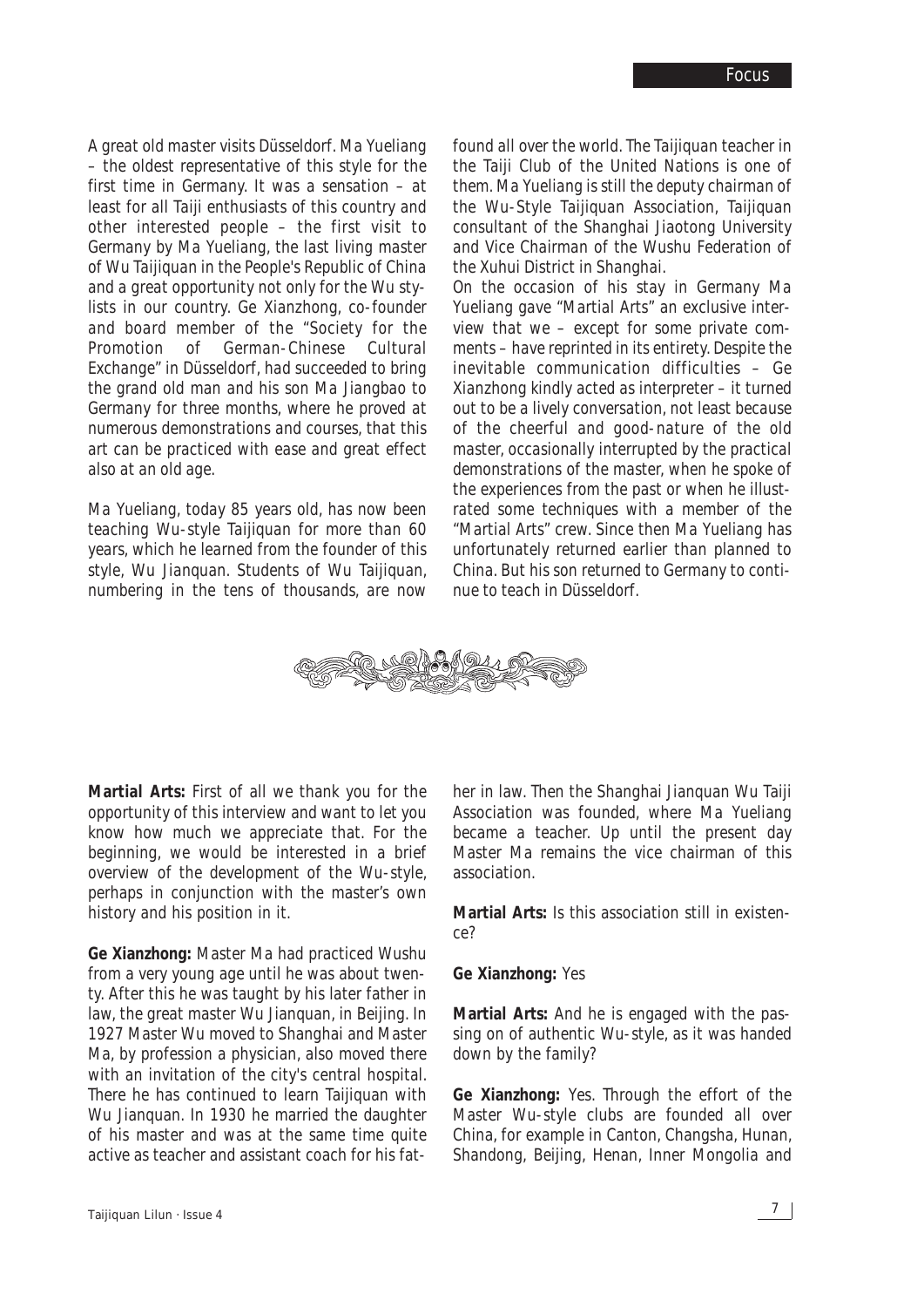Nang So. The association also publishes a journal, not regularly, but 14 journals are already out, each with a circulation of 20,000 copies, which are sent all over China. At present Master Ma has about 600 students in Shanghai alone. In Shanghai over 5000 people practice Wu-style, but these are not all his students. He has 600 students and they are also members of the association. The son of Wu Jianquan later went to Hong Kong and founded a school there and now the Wu-style is also represented in the Philippines, Malaysia, Singapore and Canada, so virtually worldwide, and now also in Germany.

**Martial Arts:** Then there are obviously more representative of the family of Wu-style?

#### **Ge Xianzhong:** Yes.

**Martial Arts:** If I have understood you correctly, but one of the most popular Masters in China is Master Ma?

#### **Ge Xianzhong:** Yes.

**Martial Arts:** And he did the most to spread the Wu-style?

#### **Ge Xianzhong:** Yes.

**Martial Arts:** Certainly this is a somewhat delicate question, but one can assume that he stands with his skill at the top?

#### **Ge Xianzhong:** Yes.

**Martial Arts:** And he is recognized by the Wustylists in this sense?

**Ge Xianzhong:** Yes. He just told me that when he is at home, from morning to evening visitors come from all over China to him, sometimes ten people at once.

**Martial Arts:** You know the conditions in Germany and know that people here often out of ignorance are sometimes more Confucian than persons in China. Therefore also a question which is asked in other styles as well: Is master Ma recognized by the entire Wu family as a representative of the Wu-style today?

**Ge Xianzhong:** He is the only living representative of the family in his generation.

**Martial Arts:** We would like to know if Master Ma still remembers the time when he has begun Taijiquan and of the development of Taijiquan. Here Taijiquan is no longer recognized as a real martial art, which of course is a serious mistake. It is practiced more for health reasons. So it is

It's a basic principle in Taijiquan to never resist the force of the opponent. "<br>"

Ine force of the opponent.<br>
always very interesting for our readers, to listen to the stories and experiences of one of the old masters from the time when Taijiquan was still an art that was really used. Could the master remember those events, and perhaps he may tell us something?

**Ma Yueliang:** There were many such encounters, but I do not want to talk so much. One or two I may perhaps mention briefly.

**Martial Arts:** I understand that this is a bit tricky and one normally would not do it, but I ask you in the name of our readers, who are very interested in things as this.

**Ma Yueliang:** In the 30s, 40s, I was once visited by a German journalist based in Shanghai and he asked me to show him some of my skills. Whether this journalist is still alive and whether in West or East Germany, I do not know. I then made a Taijiquan demonstration and the journalist asked me whether Taijiquan is also useful for fighting. He asked if he could spar with boxing against me. I answered: "Yes. OK." We both took a fighting position, he in the boxing one and I in a Taiji position, and when he wanted to attack me with a right hook, I made a Taiji defense and set my fist on his chin, without "hard pressure", just touching the chin. He was immediately very amazed. Then the journalist said: "I'm not quite convinced yet. I also mastered an Indian martial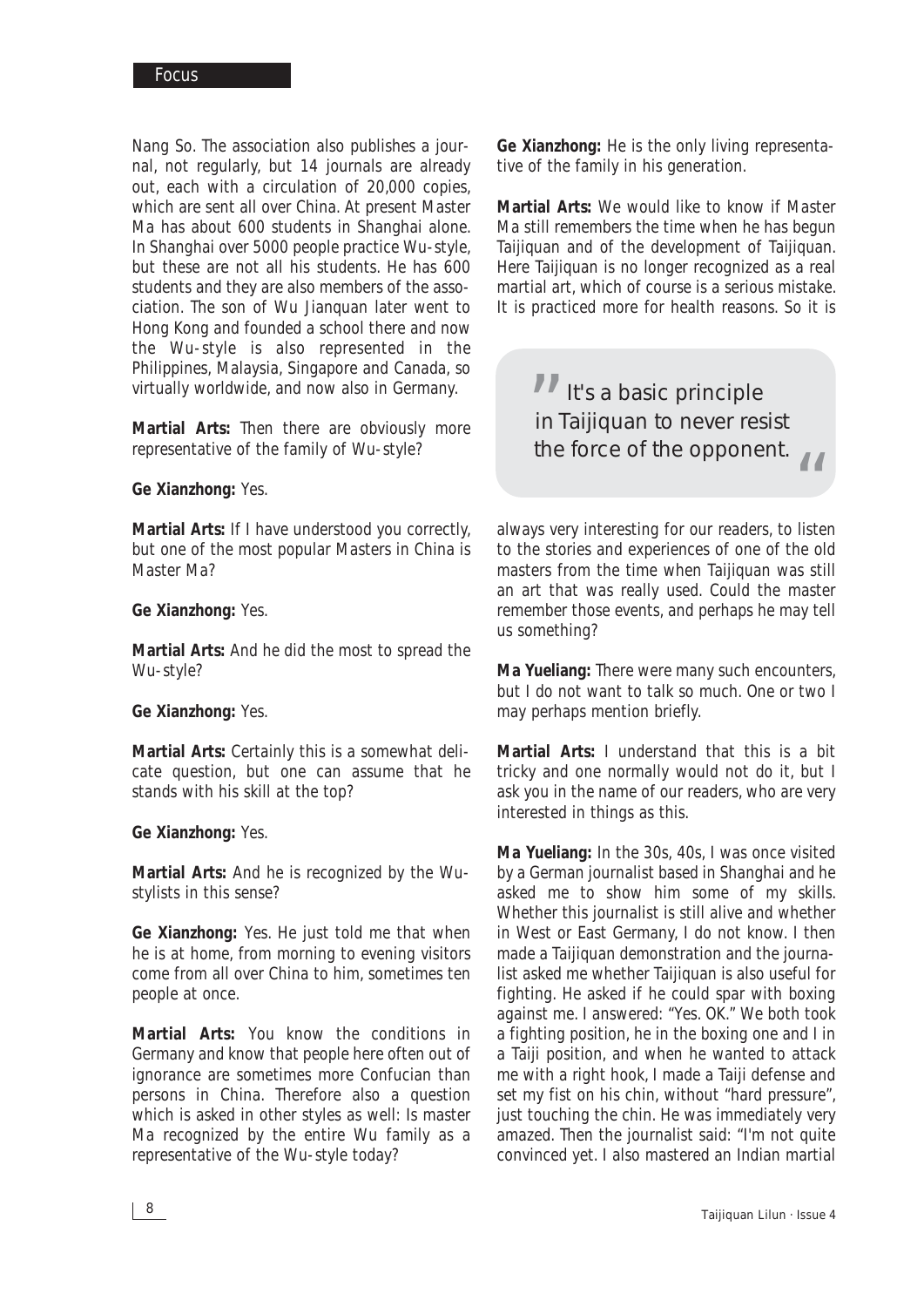art – so can we try this?" So it came to a fight again, and the reporter was trying to break my arm with the Indian martial art. It's a basic principle in Taijiquan to never resist the force of the opponent. So I made an evasive maneuver, and he fell straight away. But he was still not convinced and without telling me beforehand what he would do, he took my hand and I thought, now he wants to thank me and say goodbye and I gave him my hand and he tried right away a throw over the shoulder. I reacted immediately and threw him to the side so hard that he sustained an injury in his foot. When he got up, he said: "Now I'm convinced." and tried to shake hands again, but I said "No, better not." Through the interpreter he told me that he wanted to give me his hand again, but this time, in all honesty.

#### **Martial Arts:** So he was convinced?

**Ma Yueliang:** Yes, he was convinced. This is an old story and now I tell one from the year 1982.

And then I threw all six people at once with my  $qi$ .  $66$ "

A television crew from Hong Kong came to China to visit famous masters with a focus on Wushu and Taijiquan. They wanted to film them. I was invited to make a demonstration. And so I made a Taiji exercise with my students and then a partner exercise where all the students fall. Among the TV crew was a very famous actor, who said to my students: "This was just a good cooperation" meaning, it was just a show. One of my students responded: "This is real, this is indeed the case." Then the actor said: "If that's true, he should do it once also with me." I said that I would not do it, because by experience I know, that it could hurt him badly and it would

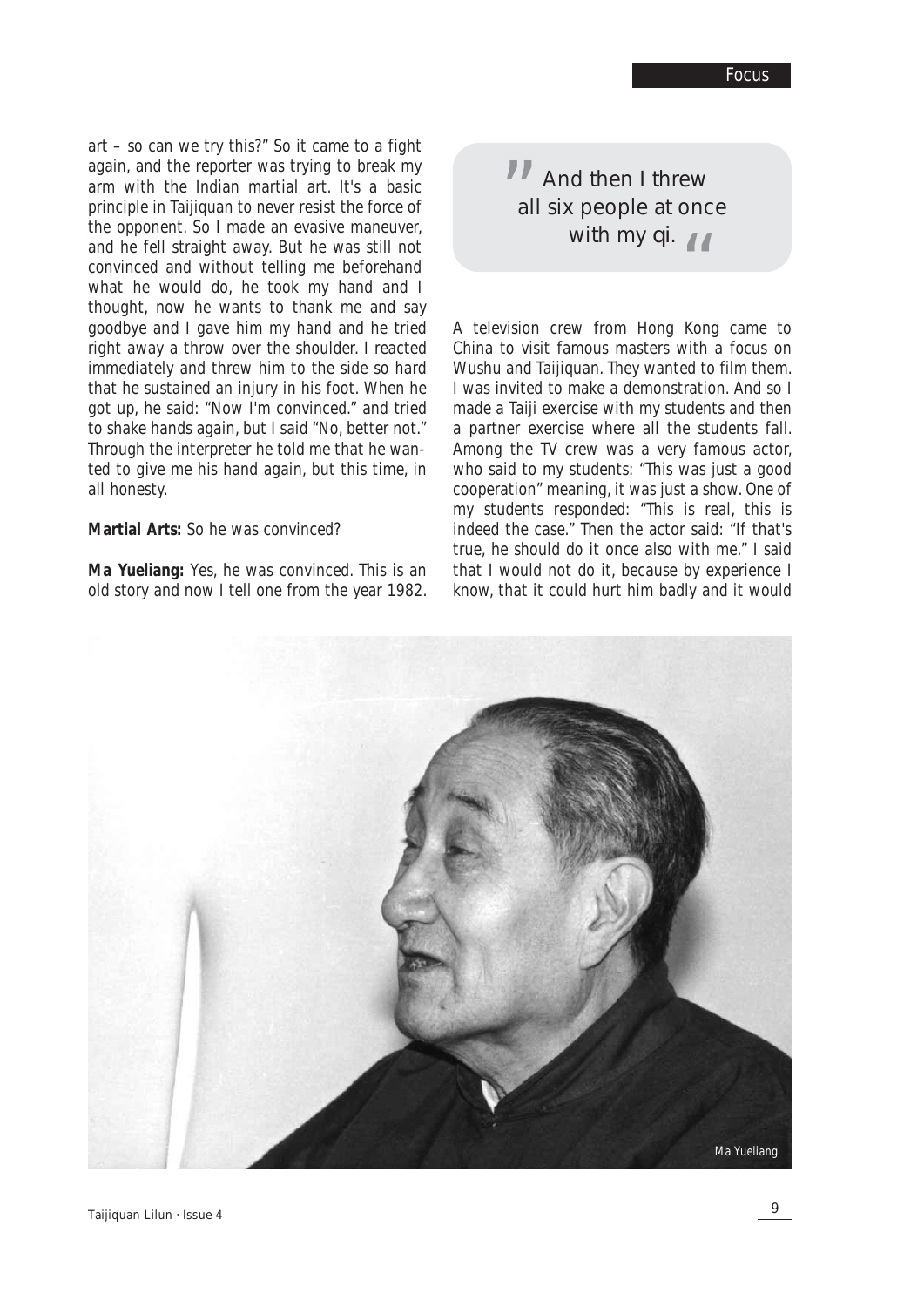be serious. But if he wanted to be convinced I could make another Taiji exercise. In Taijiquan is a posture where you stand on one leg. I gathered six people, all from the TV crew, who should try to push me while I am standing on one leg. The actor was there and the director and four camera man. The six men were divided into two groups, one group right, one left, and I stood on one leg. I said: "I count to three and then you can start." And then I threw all six people at once with my *qi*. The television crew has captured the event on film. And this film is now in Hong Kong in the archives of the film company.

**Martial Arts:** Taijiquan is generally known to be an internal style and so is probably also the Wustyle. What is the difference in your opinion to the external styles?

Ma Yueliang: There are various definitions of Neijia [internal style] and Waijia [external style]. In general, it is said that Shaolin is the external and Wudang is the internal style. However, there are many people who disagree with this, saying

that "*wai*" emphasizes the martial aspect, so gong, the gong from Gongfu [Kungfu].

**Martial Arts:** Work, power, heavy...

**Ma Yueliang:** Yes, and when you train Neijia you train the *qi*. Our view on these is still different. From our perspective Neijia means within the family, so trained internally and not public. And Waijia means in front of the door, thus it is trained outside of the house, outside, where everyone can see it. Our Taijiquan was known 70 years ago by no one. Since 1914, Taijiquan left the door, thus it went public.

**Martial Arts:** Then it would thus become an external style?

**Ma Yueliang:** That it was published does not mean that it has become an external style. Although our Taijiquan "went out of the house," we kept for sixty years, until 1982, a form that never went out. That's the difference between the terms "*nei*" and "*wai*".



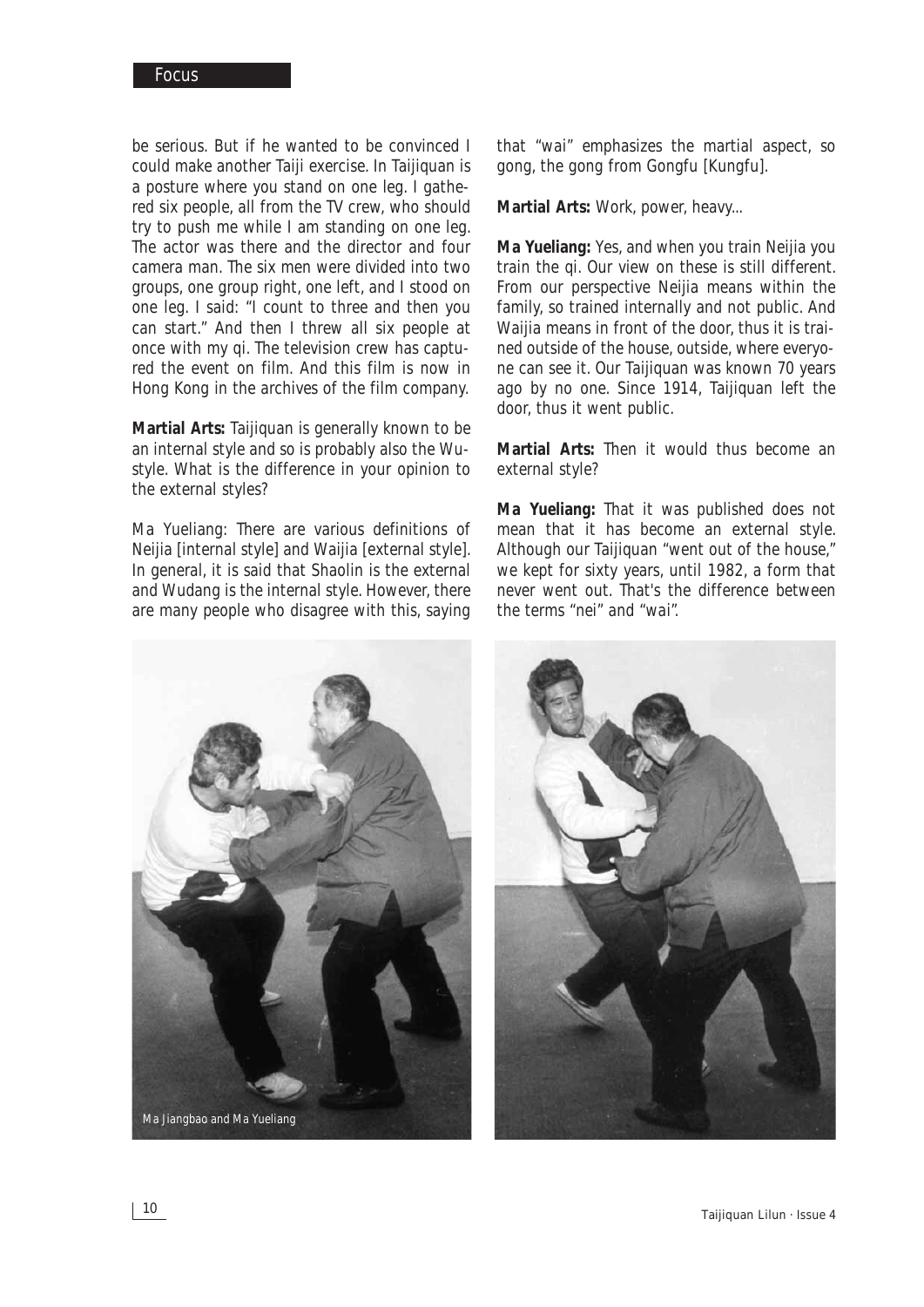**Martial Arts:** Is the internal style always a softer style or is it not like that?

**Ma Yueliang:** Neijiaquan is always softer.

**Martial Arts:** This leads to our next question: What meaning has the *qi* in Wu Taijiquan?

**Ma Yueliang:** We train Taijiquan fundamentally for the *qi*. All of the training is about the *qi*.

**Martial Arts:** Do you find in the training an original connection between the *qi* and boxing, which means martial art as itself? Are there also other ways to train the *qi*, e.g. Qigong. What are the differences?

**Ma Yueliang:** All movements in Taijiquan are coming from Wushu and one uses these movements in order to train the *qi*.

**Martial Arts:** Also for the use in boxing?

**Ma Yueliang:** Taijiquan is primarily defensive.

**Martial Arts:** This is my question. Today it is believed in the West and perhaps even in China, that Taijiquan has no relationship with real martial arts, because no one understands it. That's why I put so much emphasis on the statement that Taijiquan and the training of the *qi* in the end are used as a martial art or boxing, even with weapons of course.

**Ma Yueliang:** The *qi* comes out through the movements. In Taijiquan one usually attacks no one.

**Martial Arts:** Thus Taijiquan is defensive.

**Ma Yueliang:** Yes. The first priority is the health, the second self-defense.

**Martial Arts:** I want to look back for the reader into the history: Is the Wu-style only developed from the Yang-style or has it elements from other styles of Taijiquan? Or is it an entirely new martial art?

**Ma Yueliang:** The Wu-style is a new development from the old Yang-style before Yang Chengfu ...

**Martial Arts:** ...the person who made the Yangstyle popular.

**Ma Yueliang:** Yang Luchan, the grandfather of Yang Chengfu did the old style.

**The first priority is the health,** the second self-defense.

**Martial Arts:** There are stories and legends about Yang Chengfu, Yang Luchan and other members of the family. A classic example is that of the bird, which – as an effect of the *qi* – could not fly away from the arm of the master. Could you tell us in simple words what meaning stories like this have?

**Ma Yueliang:** I know these stories only from hearsay and they mean nothing to me.

**Martial Arts:** These are legends of the Yang family after the time of Yang Chengfu. It is also said that a servant of Yang Chengfu once threw rice at him and it flew away from his body. This effect is attributed to his huge *qi*.

**Ma Yueliang:** Before Yang Chengfu there were legends like this, but Yang Chengfu could not do that. In today's Yang-style Taijiquan everything comes from Yang Chengfu. Yang Chengfu has shortened the old positions to the actual standard form and for the Wu-style Grand Master Wu Jianquan developed the standard. But the descendants of the Wu family have kept an old Taiji form, which they have trained up to 1982 only for themselves.

**Martial Arts:** Is this an application or change to the long form, which is taught in the Wu style, or is it a completely different form?

**Ma Yueliang:** In the fast form one can see movements that are typical for Wushu.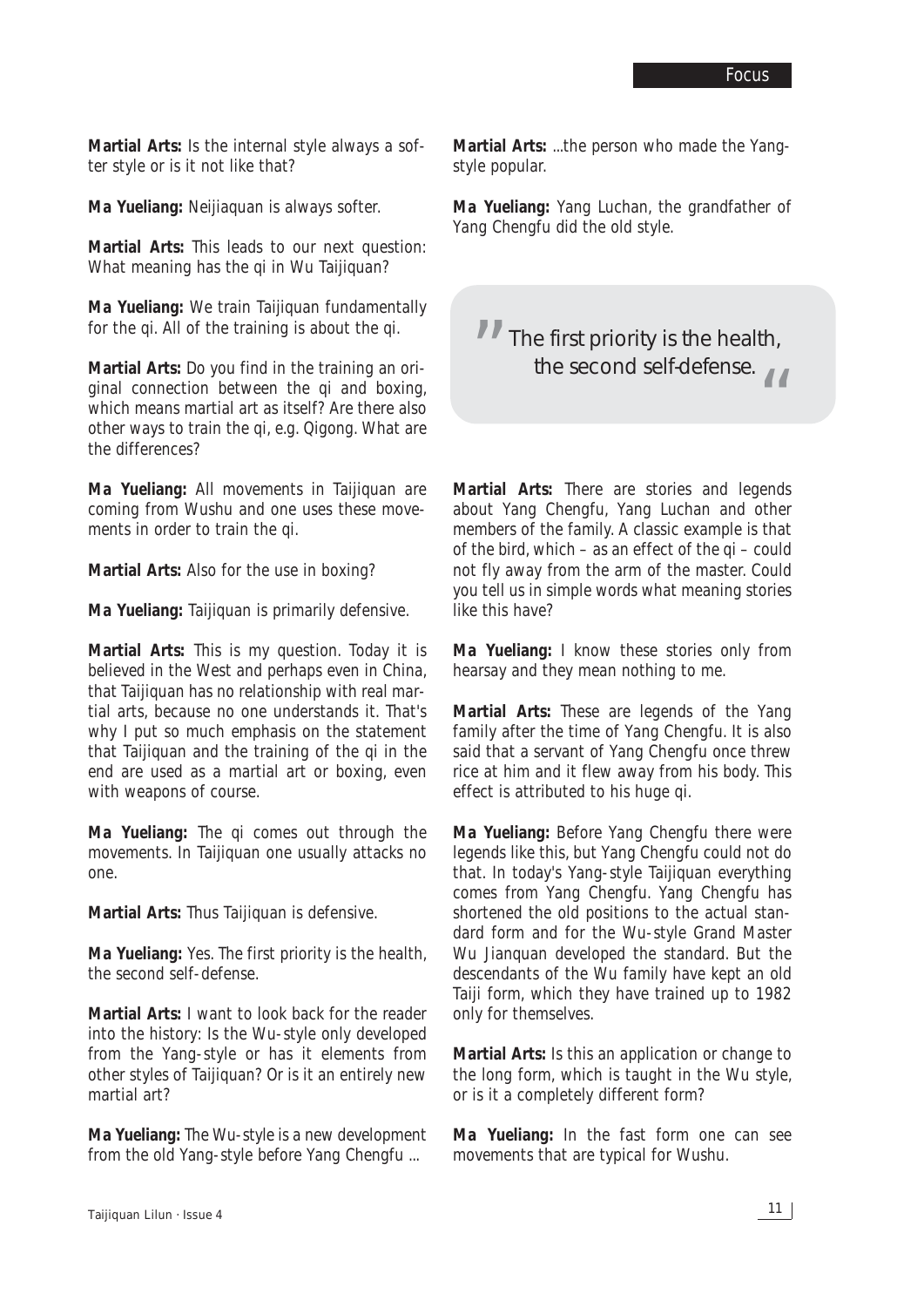**Martial Arts:** This leads to my next question, the question of the meaning of the form. Is the Taiji form a structure or language used between teacher and students so that the student can learn to understand or is the form also a technique that one can apply in a certain situation? Is the form primarily or even solely a tool to learn certain principles of movement and the development of *qi*, or has it also ideas of application, so that when one is attacked, one does a movement from the form, to defend oneself?

**Ma Yueliang:** Every movement has a meaning for self-defense.

**Martial Arts:** Do you learn this meaning already as a beginner or can one apply the meaning only at a higher stage of development?

**Ma Yueliang:** You must first pass through several stages: First, one has to learn the form, then one has to master Tuishou, and then one can explain the meaning of the form.

**Martial Arts:** This is a very simple way to explain what otherwise is often decorated very flowery. I sum up again briefly: First you learn the form, then you learn Tuishou...

**Ge Xianzhong:** ...that's a partner exercise ...

**Martial Arts**: ...which is also called Pushhands.

**Ge Xianzhong:** Yes.

Every movement has a meaning for self-defense.<br>
6 "<br>"

**Martial Arts:** And then you learn to apply Tuishou in boxing?

**Ge Xianzhong:** Yes.

**Martial Arts:** And also the theory, if I understand correctly?

**Ge Xianzhong:** Yes.

**Martial Arts:** This ties in beautifully to my next question. Taijiquan became more sportive in the sense that there are now competitions in Tuishou, with classes in age and weight. I would like to know from you what you think of such events.

**Ma Yueliang:** There is now also in China a lot of development in this direction, but the rules for such competitions are still unclear.

**Martial Arts:** What do you think personally of such competitions.

**Ma Yueliang:** I think it is useful for the learning.

**Martial Arts:** Here many teachers are connecting the study of Taijiquan with a special breathing technique. Has a specialized form of breathing in Taijiquan any meaning.

**Ma Yueliang:** No, you should breathe naturally.

**Martial Arts:** Could you give us some characteristic features of the Wu-style, in which it differs from other styles of Taijiquan?

**Ma Yueliang:** Outside of Wu-style Taijiquan I have learned no other style, and so therefore I can't tell you anything. Certainly, some positions have specific meanings. But in the case of the Wu-style I can tell you something: It is light, slow, natural, uninterrupted, alive, fluid, soft and balanced.

**Martial Arts:** The Wu-style has a fast form. What was first, the fast form or the slow? Thus has the fast developed from the slow or vice versa?

**Ma Yueliang:** The fast form was first. The slow form came with the standardization by Master Wu Jianquan 70 years ago.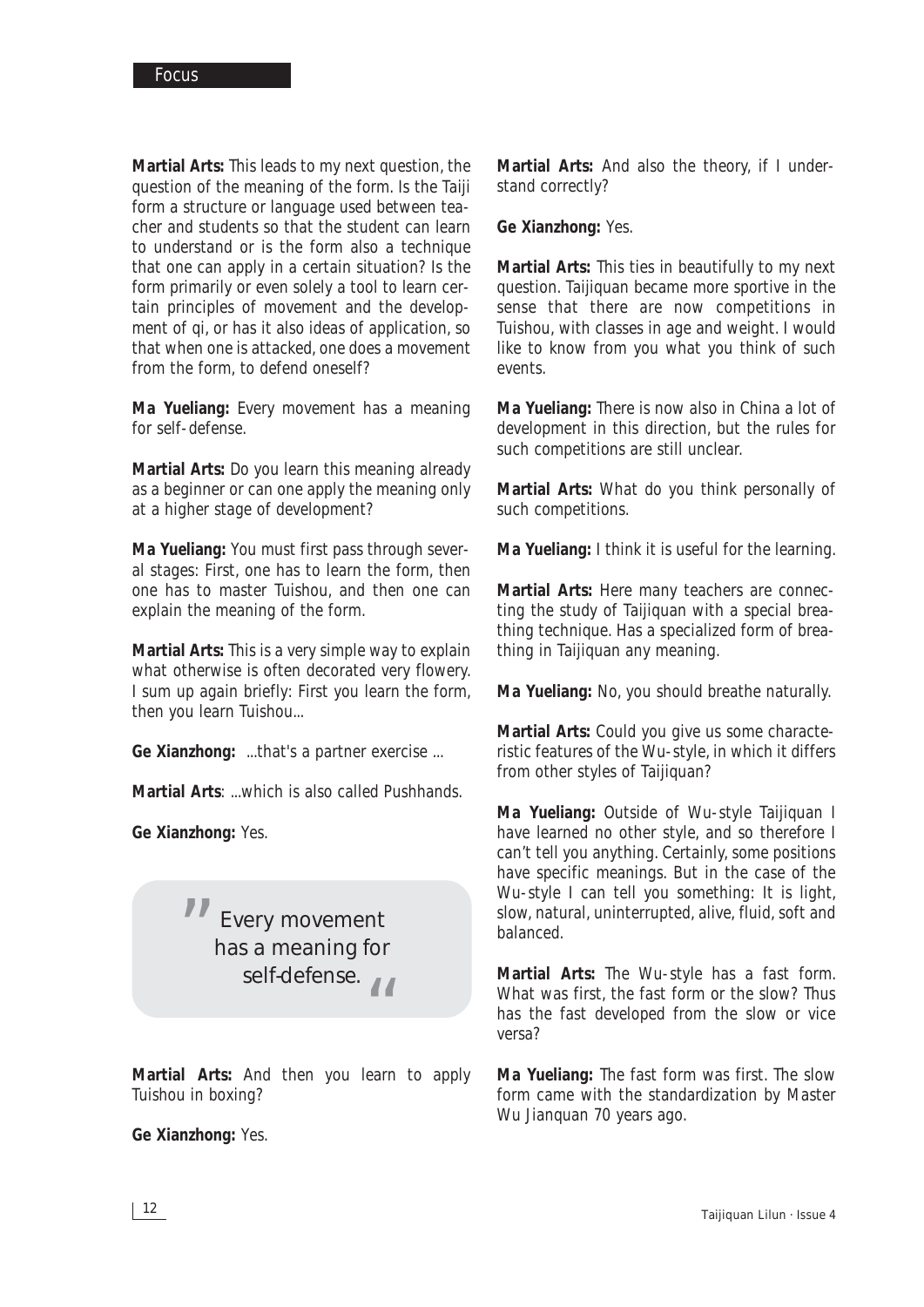The Wu-style is light, slow, natural, uninterrupted, alive, fluid, soft and balanced. "<br>" "

**Martial Arts:** Has the slowness of the form a special meaning, for example one can learn better that way?

**Ge Xianzhong:** Yes, for better learning and to make the form accessible for young and old people, so for everyone.

**Martial Arts:** This is a simple straight answer which one rarely gets, and it demystifies much of what is otherwise hidden in mysteries, for example, you could slowly build up *qi* and with quick movements it would not be possible. The fast form is therefore the more original and the



slow form comes from it. Only the slow has been taught in public?

**Ge Xianzhong:** Yes.

**Martial Arts:** And the fast form has remained in the family?

**Ge Xianzhong:** Yes, until 1982.

**Martial Arts:** What was the reason to open the door and let public see and learn the fast form?

**Ma Yueliang:** That has happened to an order of the government. All Chinese Wushu schools should publish their secrets, so that the endowment of our country will not get lost.

**Martial Arts:** And this was accepted by many?

**Ma Yueliang:** Yes.

**Martial Arts:** I have another question, somewhat beside the point, but the German reader is always interested in it. The teacher-student relationship in China is a very specific one and it is often a relationship within a family. Here many people call themselves shifu [master] as if it were only a title of honor. But the way I see it, it means in reality an obligation, such as the role of the father in the family, certainly connected with respect and esteem, but also with an obligation. Does this tradition exits today in China and is it still valid within the family?

**Ma Yueliang:** In China it is hard and complicated to define the word "master". For example I learned ten years every day with the Master and now I have been teaching for 50 years and that's a fact, that's how it is.

**Martial Arts:** But will this tradition – the top is the shigong, then comes the shifu, then the next student, as in a long chain – is this tradition today maintained or has perhaps such a tradition never existed?

**Ma Yueliang:** Yes, yes, and this tradition continues even today. In this tradition there is also little difference between students and disciples.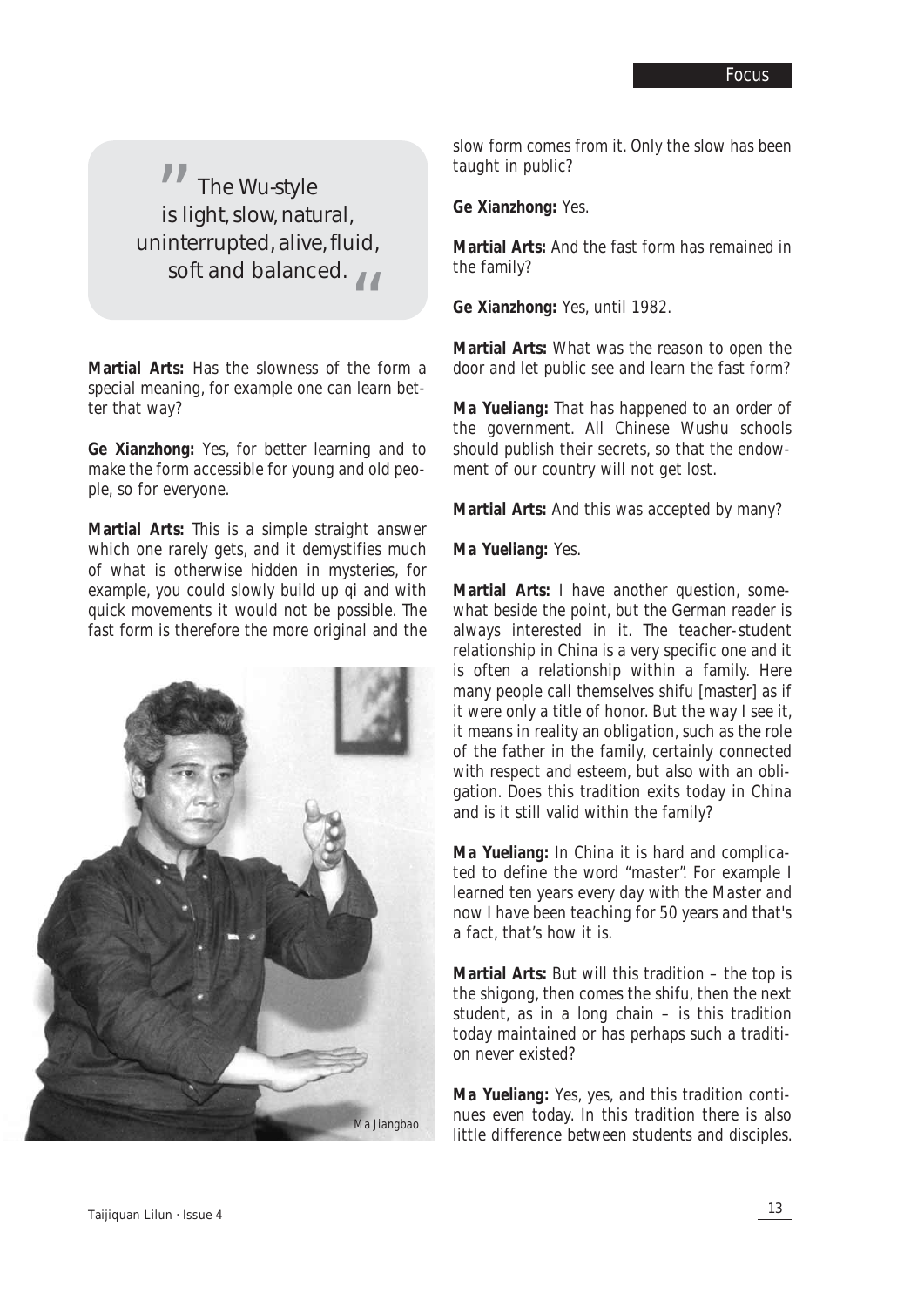Students come to study and later they leave to studying something else. To be a disciple means to me that someone is working with me for a lifetime.

**Martial Arts:** Well, that's the old tradition, isn't it?

**Ge Xianzhong:** Yes.

**Martial Arts:** And you make a difference who you teach what?

**Ma Yueliang:** Yes, there is a slight difference.

**Martial Arts:** You are in Germany only for a few days and certainly need a little time to see the full a picture. Nevertheless, I would like to ask the next question: You have seen the efforts of your student Ge Xianzhong and his students and you will almost certainly have a feeling for the

quality of Taijiquan in Germany. Is there something special you can tell to the students who learn Wu-style Taijiquan (also those you will not meet)? What advice can you give them?

**Ma Yueliang:** We came to Germany with the hope to teach students in a limited time the form as good as possible, so they can later continue to work on it. That is the goal of this trip.

**Martial Arts:** Except with your closest students, do you think that in the two and a half months that you are here, it is possible, to teach students something so essential that they can make a real jump forward?

**Ma Yueliang:** Yes, that's possible.

**Martial Arts:** Thank you – on behalf of all our readers – so much for this interview.

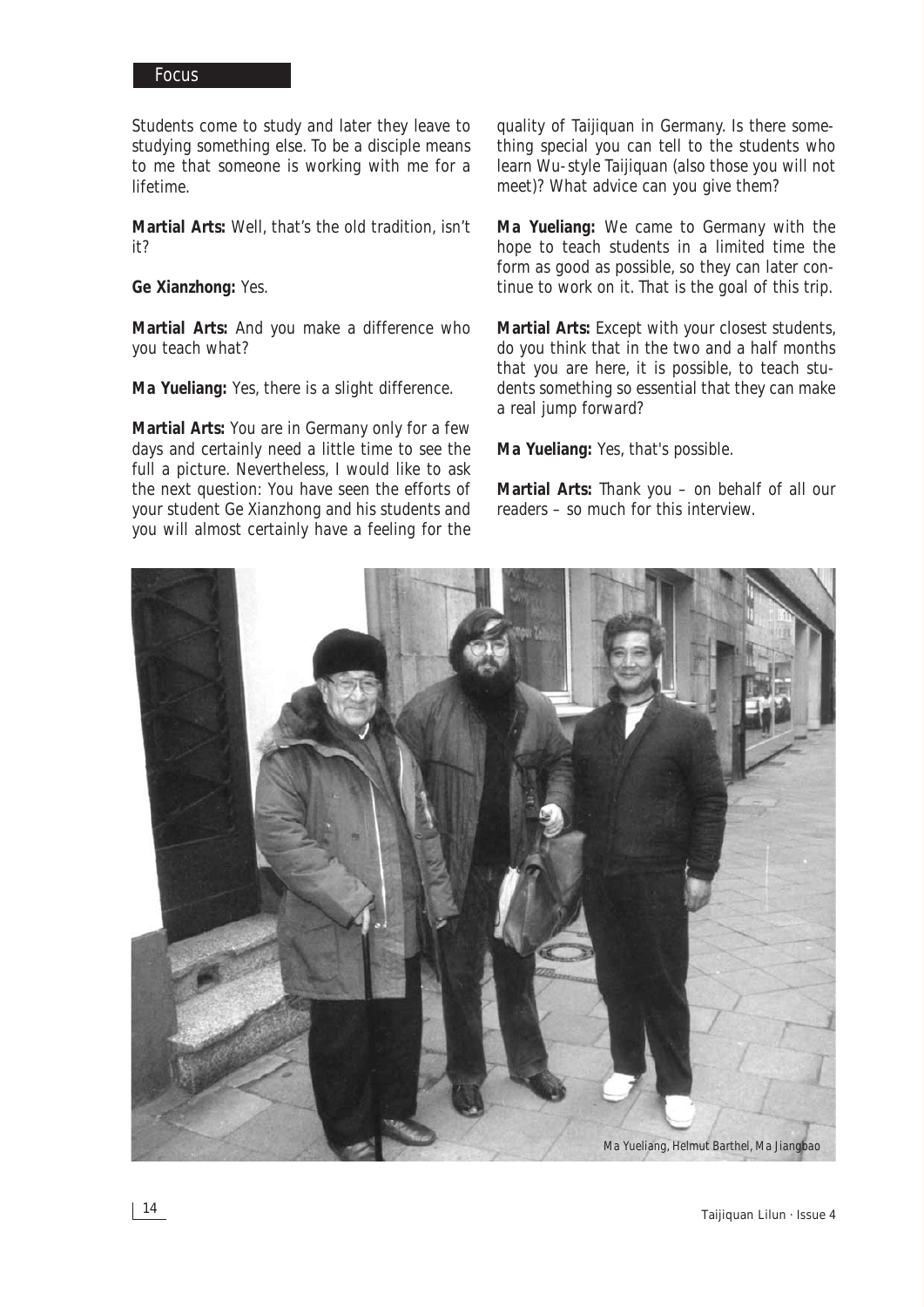

#### **The Philosophy** of Tai Chi Chuan

OR CHINESE STED OR THE CHIART OF THINKING. **Blue Snake Books** Harcover, 120 Pages ISBN: 978-1-58394-263-5 (1-58394-263-7)

Freya and Martin Boedicker

- · Book of Changes
- · Confucius
- · Laozi
- · Sunzi
- · Zhuangzi
- · Wuzi
- · Inner Training
- · Great Learning
- Book of the Mean
- · Sun Bin
- · Huainanzi
- · Liezi

## **AVAILABLE ALSO IN GERMAN!**

The rich philosophical thinking of old China has fascinated the West for centuries. Those who practice Tai Chi Chuan can experience these ideas in a very special way, because the movements mirror basic concepts of Chinese philosophy. After studying this book the reader will have a better understanding of the world of ideas of Tai Chi Chuan. And he/she can approach his/her training with new inspiration.

#### A praise of the East Asia scientist Dr. Rainer Landmann on the "Philosophy of Tai Chi Chuan":

The German version of the "Philosophy of Tai Chi Chuan" was issued in 2005: A great step for all people who are interested in Tai Chi Chuan or in Chinese philosophy.

Tai Chi Chuan Teachers are often asked what to read in order to deepen knowledge, to get background information and to become better acquainted with the ideas behind this art.

It is indeed a difficult question, but Martin and Freya Boedicker were able to answer it in a fascinating way by publishing this masterpiece.

Of course Lao Tzu or the I-ching or Sun Tzu's Art of War are always worth reading, but the question is which translations should be chosen, which parts of the books are important for a deeper understanding of Tai Chi Chuan. Only a few people spent the time and the patience to gain the necessary knowledge (in theory and practice), which is needed to be able to study the main works of Chinese philosophy. But Martin and Freya Boedicker did so and were thus able to identify the essential passages related to Tai Chi Chuan. They chose the most important parts of a dozen of classical writings, made new translations, brought them together with a brilliant short history of each work and added an extremely useful glossary.

To summarize briefly: The philosophy of Tai Chi Chuan is a clear must for everyone who is interested in Tai Chi Chuan, Chinese Martial Arts, Chi Kung or in the Chinese way of thinking. And it is absolutely fascinating and great fun reading it.

Dr. Rainer Landmann (Hamburg/Germany)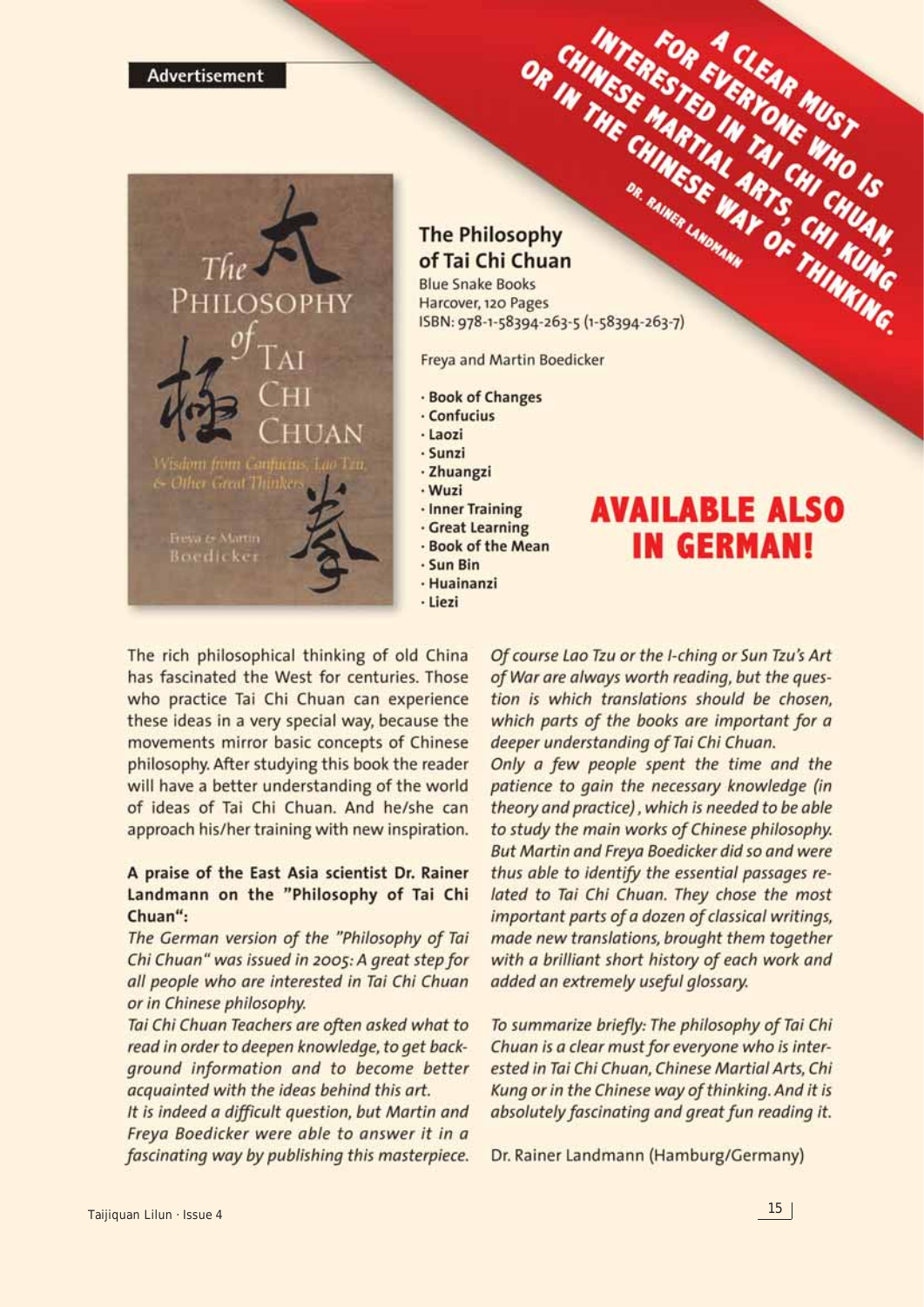## How did Taijiquan get it's name? **By Zhou Huasong**

**From the club magazine No. 10, page 9 of the Jianquan Taijiquan Association Shanghai from 30.04.1984**

All styles of Wushu have both, their own peculiarities as well as their own names. This manifests in a special character. How is it with Taijiquan – why it's called Taiji? There are reasons.

Wang Zongyue's *Classic of Taijiquan* (*Taijiquan jing*, see Taijiquan Lilun Issue 2) describes the meaning clearly: "*Taiji* is born out of *wuji*. It is the origin of movement and stillness and the mother of yin and yang." We know from our own deep experience, that this sentence explains the two Chinese characters *taiji* correctly and through the use of the word *taiji* it declares that this martial art is based on the principle of yin and yang, stillness and movement. Taijiquan is also called "Long Boxing". It is stated in the *Classic of Taijiquan*: "Long boxing flows continuously like a long river and the sea." Taijiquan got this name because this describes the movements of the form well, which are flowing uninterrupted like a long river and the sea.

But how to use yin and yang, stillness and movement while practicing Taijiquan? When one starts Taijiquan with the "Preparation (*yubeishi*)", you have to strive to stand with a still heart-mind (*xin*). Both hands hang down and the whole body is relaxed. One uses no force and is not thinking. This beginning is a state of *wuji* [i.e. without polarity] (see Taijiquan Lilun Issue 1). Then starts the "Taiji Beginning Form (*taiji qishi*)". Through the movements of the hands one distinguishes between left and right, as well as inside and outside. The left leg steps out of *pingxingbu* and the right leg supports the body weight. This dividing course in the movement means that *taiji* is born from *wuji*. The body, the feet and the hands are moved through the middle of the axis of waist and hip. The centre of gravity is shifting to the right foot. Thus the left leg is empty or yin and the right leg full or yang. After this comes "Outline the Sparrows Tail (*lanquewei*)". From then on this rule is in force. In all movements, yin and yang, as well as full and empty are differentiated and the movements are performed without any interruption. When one does Taijiquan like this, then one will certainly understand the name "Taijiquan".

The term "Long Boxing," as it is stated in the *Classic*, explains how we practice Taijiquan. It describes the movements of the entire form. One movement follows into the next. This is the rule for all movements and within them is the mutual change between yin and yang, full and empty. Everything is combined into a continuous single movement. In names such as "Cloud Hands (*yunshou*)" it becomes clear how the movement flows continuously from beginning to end, like a long river and the sea. [...]

In fact, *taiji* is a specific scientific technical term from ancient times. Its meaning includes yin and yang, full and empty, stillness and movement, to advance and to retreat, front and back, top and bottom and left and right. This use is reflected, as is well known, in the *taiji* graphic. *Taiji* moves without interruption, forming a harmonious whole. With it one can explain the whole cosmos, physics and also the techniques of Taijiquan. [...]

Starting from the name Taijiquan to the knowledge of the fundamental aspects of Taijiquan, one reaches a method for the training of Taijiquan and recognizes the requirements for the practice of Taijiquan. Truth is what is in accordance with the name. Become familiar with this rule and master it fully. Those that study Taijiquan according to this and progress in this way will certainly achieve much.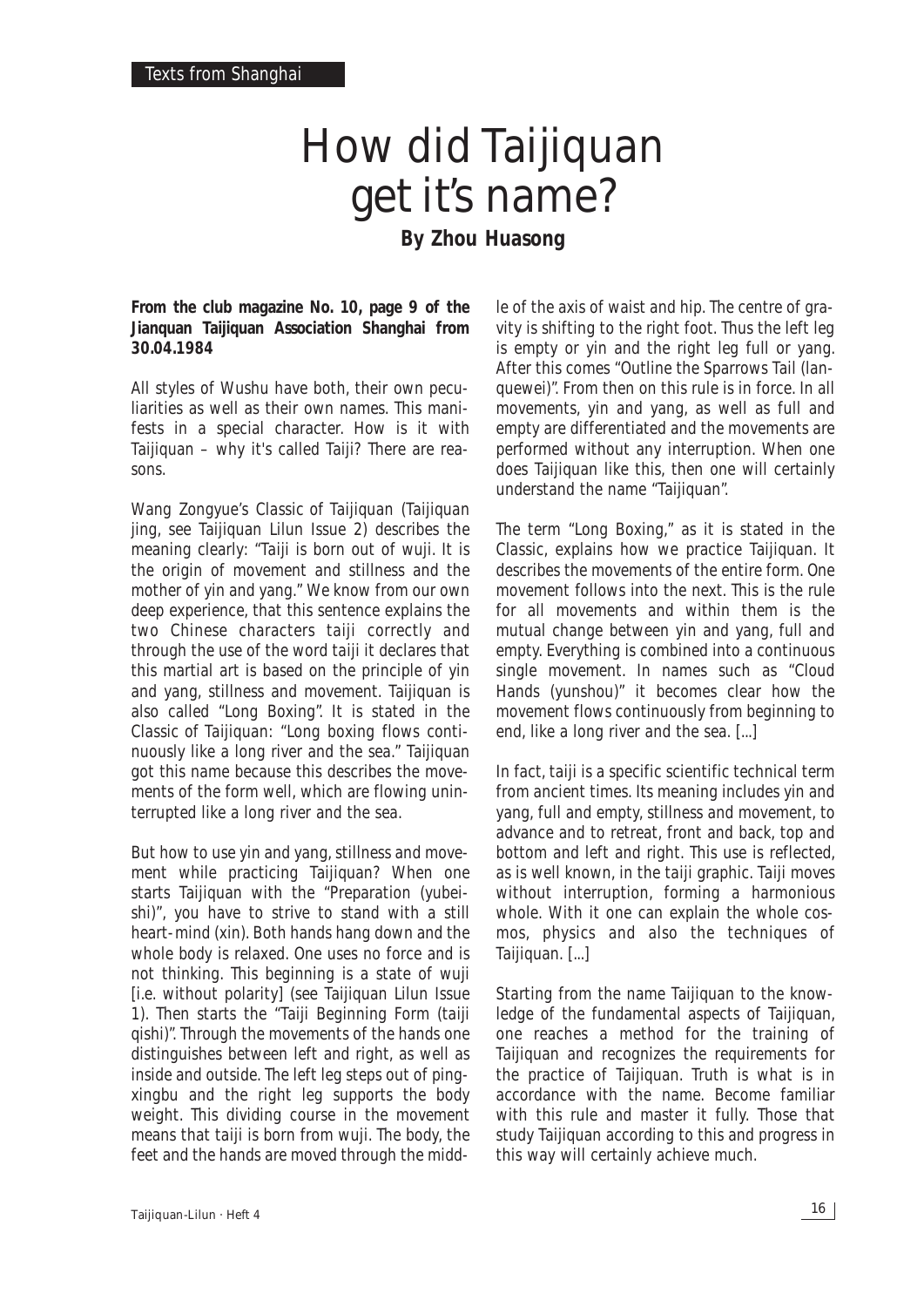# Hand Technique *lie*

In Ma Jiangbao's Pushhands teaching, *lie* is the third of the Eight Hand Techniques (*bamen*) to be taught. Within written literature in the West about Taijiquan can be found numerous and differing translations for the word *lie*. The most prominent translations are "split", "spiraling" or "twist". In a Chinese dictionary, similar to *lü*, the character for *lie* can not be found. This word is a creation of the Taijiquan masters and expresses a complex strategy. A detailed explanation of *lie* can be found in the *Secret Song of the eight methods* (*Bafa mijue*):

**lie**

How does one explain the meaning of *lie*? Circling as a flywheel. When you throw something on it. it is easily thrown 10 feet away. Don't you see the whirlpool? The whirling of waves is similar to a spiral. A leaf that falls on it, will sink immediately. (Wu, S. 102)

Thus *lie* has two qualities: It behaves like a turning wheel, from which something is being thrown away and it behaves like a whirlpool which sucks things inwards to a spiral. It is precisely this double quality, which makes *lie* so effective. *Lie* allows one to draw and twist an oppo-

nent in as a whirlpool does. Thus his centre of gravity will be broken. Here *lie* has the quality of spiraling. Turning around one's own body axis brings the opponent to a circular path on the outside. Due to the resulting momentum, it is then easily possible to sling the opponent away. Ma Jiangbao explains: "If the opponent loses his centre of gravity due to *lie*, he can not resist the centrifugal force and will fly away like a piece of clay that is thrown on to the edge of a spinning wheel." *Robert Rudniak and Martin Boedicker*

*Lie* can be done with one hand or with two. In the case of using two hands, the force of the opponent is separated in two different directions, thus the association of splitting arises. As you can see the various translations for *lie* only partially reflect aspects of *lie*. Therefore it is best to leave *lie* untranslated. Also the Taijiquan masters developed *lie* as a technical term on its own.

*· Wu Gongzhao, Wujia Taijiquan, Xianggang Jianquan Taijiquanshi Chubanxiaozu, Hong Kong 1981*